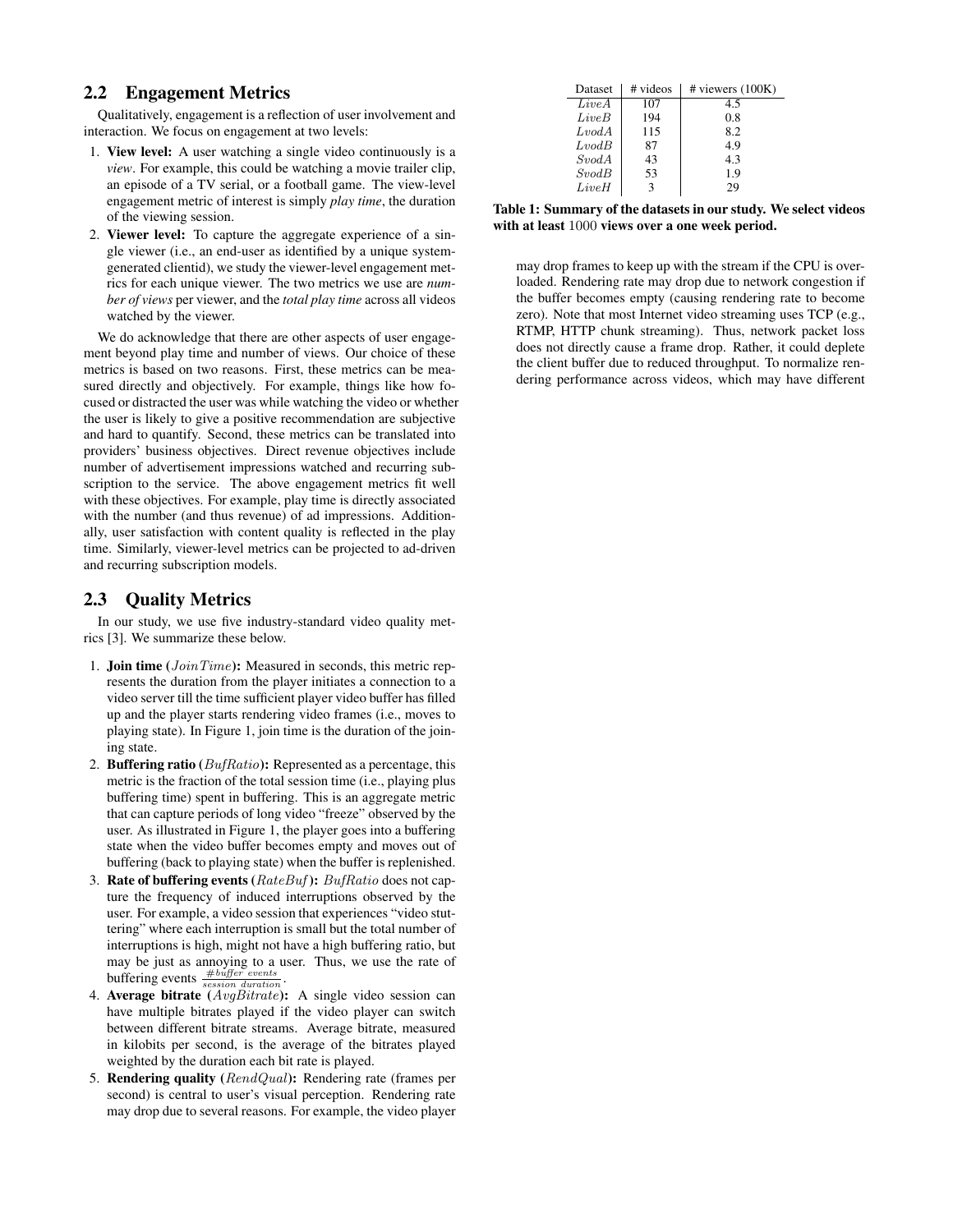

Figure 3: Qualitative relationships between four quality metrics and the play time for a video from  $LvodA$ .

trailers, short interviews, and short skits. The two short VoD datasets are labeled as SvodA and SvodB.

• Live: Sports events and news feeds are typically delivered as live video streams. There are two key differences between the VoD-type content and live streams. First, the client buffers in this case are sized such that the viewer does not lag more than a few seconds behind the video source. Second, all viewers are roughly synchronized in time. The two live datasets are labeled *LiveA* and *LiveB*. As a special case study, dataset  $LiveH$  corresponds to the three of the final World Cup games with almost a million viewers per game on average (1.2 million viewers for the last game from this dataset).

## 3. ANALYSIS TECHNIQUES

In this section, we begin with real-world measurements to motivate the types of questions we want to answer and explain our analysis methodology toward addressing these questions.

## 3.1 Overview

To put our work in perspective, Figure 2 shows the cumulative distribution functions (CDF) of four quality metrics for dataset LvodA. As expected, most viewing sessions experience very good quality, i.e., have very low  $BufRatio$ , low  $JoinTime$ , and relatively high  $\text{RealQual.}$  However, the number of views that suffer from quality issues is not trivial. In particular, 7% of views experience BufRatio larger than 10%, 5% of views have JoinTime larger than 10s, and 37% of views have RendQual lower than 90%. Finally, only a relatively small fraction of views receive the highest bit rate. Given that a non-negligible number of views experience quality issues, it is critical for content providers to understand if improving the quality of these sessions could have potentially increased the user engagement.

To understand how the quality could potentially impact the engagement, we consider one video object each from LiveA and  $LvodA$ . For this video, we bin the different sessions based on the value of the quality metrics and calculate the average play time for each bin. Figures 3 and 4 show how the four quality metrics interact with the play time. Looking at the trends visually confirms that *quality matters*. At the same time, these initial visualizations spark several questions:

- How do we *identify* which metrics matter the most?
- Are these quality metrics *independent* or are they manifestations of the same underlying phenomenon? In other words, is the observed relationship between the engagement and the quality metric M really due to M or due to a hidden relationship between M and another more critical metric M'?
- How do we *quantify* how important a quality metric is?
- Can we explain the seemingly counter-intuitive behaviors? For example, RendQual is actually negatively correlated for the LiveA video (Figure 4(d)), while the  $AvgBitrate$  shows an unexpected non-monotone trend for  $LvodA$  (Figure 3(c)).

To address the first two questions, we use the well-known concepts of correlation and information gain from the data mining literature that we describe next. To measure the quantitative impact, we also use linear regression based models for the most important metric(s). Finally, we use domain-specific insights and experiments in controlled settings to explain the anomalous observations.

## 3.2 Correlation

The natural approach to quantify the interaction between a pair of variables is the correlation. Here, we are interested in quantifying the magnitude and direction of the relationship between the engagement metric and the quality metrics.

To avoid making assumptions about the nature of the relationships between the variables, we choose the Kendall correlation, instead of the Pearson correlation. The Kendall correlation is a *rank correlation* that does not make any assumption about the underlying distributions, noise, or the nature of the relationships. (Pearson correlation assumes that the noise in the data is Gaussian and that the relationship is roughly linear.)

Given the raw data–a vector of  $(x,y)$  values where each x is the measured quality metric and  $y$  the engagement metric (play time or number of views)–we *bin* it based on the value of the quality metric. We choose bin sizes that are appropriate for each quality metric of interest: for JoinTime, we use 0.5 second intervals, for BufRatio and  $\text{Rendquad}$  we use 1% bins, for  $\text{RateBut}$  we use 0.01/min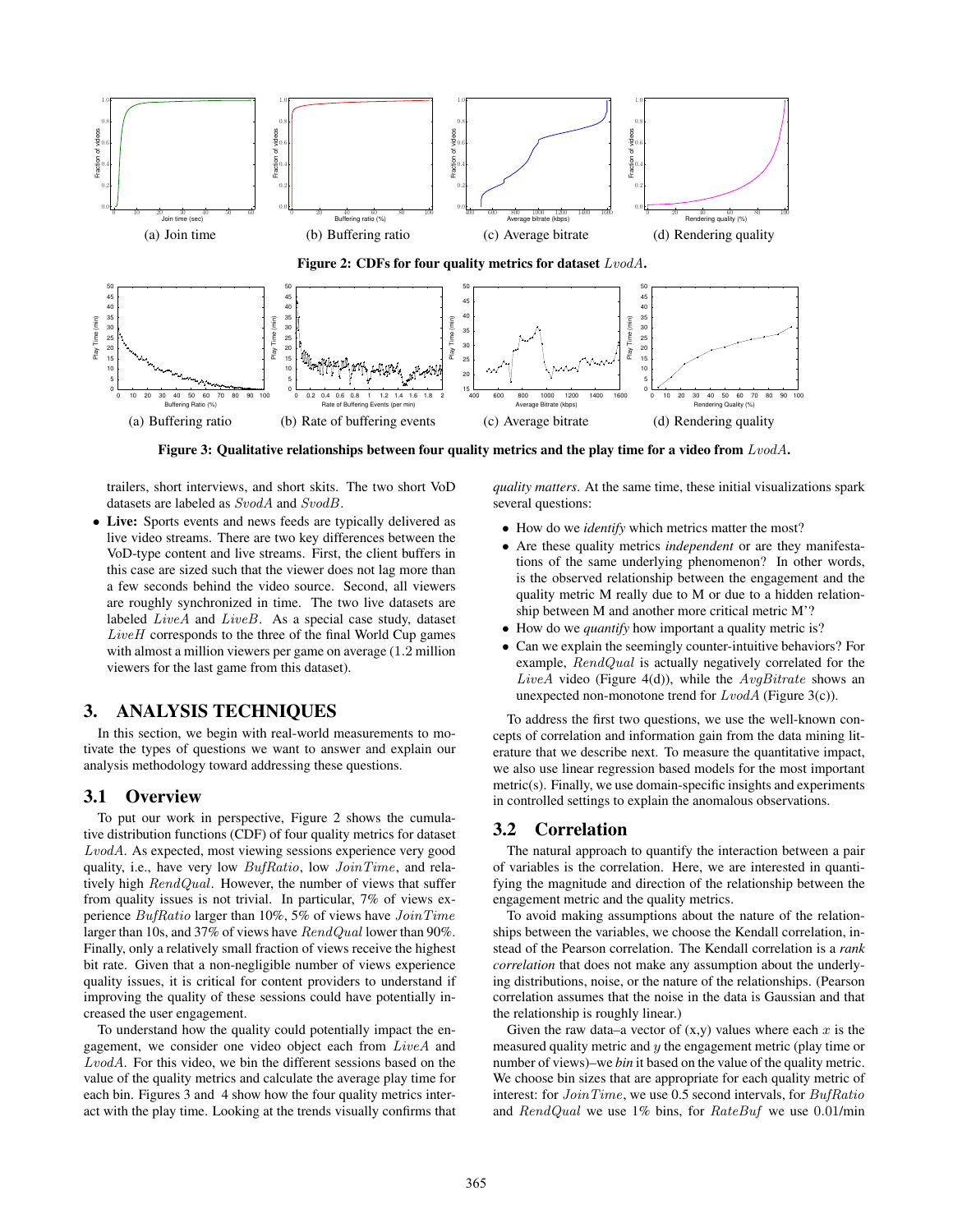

Figure 4: Qualitative relationships between four quality metrics and the play time for a video from  $LiveA$ .

sized bins, and for  $AvgBitrate$  we use 20 kbps-sized bins. For each bin, we compute the empirical *mean* of the engagement metric across the sessions/viewers that fall in the bin.

We compute the Kendall correlation between the mean-per-bin vector and the values of the bin indices. We use this "binned" correlation metric for two reasons. First, we observed that the correlation coefficient<sup>2</sup> was biased by a large mass of users that had high quality but very low play time, possibly because of low user interest. Our primary goal, in this paper, is not to study user interest in the specific content. Rather, we want to understand if and how the quality impacts user engagement. To this end, we look at the average value for each bin and compute the correlation on the binned data. The second reason is scale. Computing the rank correlation is computationally expensive at the scale of analysis we target. The binned correlation retains the qualitative properties that we want to highlight with lower compute cost.

#### 3.3 Information Gain

Correlations are useful for quantifying the interaction between variables when the relationship is roughly *monotone* (either increasing or decreasing). As Figure 3(c) shows, this may not always be the case. Further, we want to move beyond the single metric analysis. First, we want to understand if a pair (or a set) of quality metrics are complementary or if they capture the same effects. As an example, consider RendQual in Figure 3; RendQual could reflect either a network issue or a client-side CPU issue. Because BufRatio is also correlated with  $PlayTime$ , we suspect that  $RendQual$  is mirroring the same effect. Identifying and uncovering these hidden relationships, however, is tedious. Second, content providers may want to know the top  $k$  metrics that they should to optimize to improve user engagement. Correlation-based analysis cannot answer such questions.

To address the above challenges, we augment the correlation analysis using the notion of *information gain* [32], which is based on the concept of entropy. The entropy of random variable  $Y$  is  $H(Y) = \sum_i P[Y = y_i] \log \frac{1}{P[Y = y_i]}$ , where  $P[Y = y_i]$  is the probability that  $Y = y_i$ . The conditional entropy of Y given another random variable X is defined as  $H(Y|X) = \sum_j P[X =$  $X_j$   $H(Y | X = x_j)$  and the information gain is then  $H(Y)$  –  $H(Y|X)$ , and the relative information gain is  $\frac{H(Y) - H(Y|X)}{H(Y)}$ . Intuitively, this metric quantifies how our knowledge of  $X$  reduces the uncertainty in  $Y$ .

Specifically, we want to quantify what a quality metric informs us about the engagement; e.g., what does knowing the  $AvgBitrate$ or BufRatio tell us about the play time distribution? As with the correlation, we bin the data into discrete bins with the same bin specifications. For the play time, we choose different bin sizes depending on the duration of the content. From this binned data, we compute  $H(Y|X_1, \ldots, X_N)$ , where Y is the discretized play time and  $X_1, \ldots, X_N$  are quality metrics. From this estimate, we calculate the relative information gain.

Note that these two classes of analysis techniques are *complementary*. Correlation provides a first-order summary of monotone relationships between engagement and quality. The information gain can corroborate the correlation or augment it when the relationship is not monotone. Further, it provides a more in-depth understanding of the interaction between the quality metrics by extending to the multivariate case.

#### 3.4 Regression

Rank correlation and information gain are largely qualitative analyses. It is also useful to understand the *quantitative* impact of a quality metric on user engagement. Specifically, we want to answer questions of the form: *What is the expected improvement in the engagement if we optimize a specific quality metric by a given amount?*

For quantitative analysis, we rely on *regression*. However, as the visualizations show, the relationships between the quality metrics and the engagement are not always obvious and several of the metrics have intrinsic dependencies. Thus, directly applying regression techniques with complex non-linear parameters could lead to models that lack a physically meaningful interpretation. While our ultimate goal is to extract the relative quantitative impact of the different metrics, doing so rigorously is outside the scope of this paper.

As a simpler alternative, we use linear regression based curve fitting to quantify the impact of specific ranges of the most critical quality metric. However, we do so only after visually confirming that the relationship is approximately linear over the range of interest. This allows us to employ simple linear data fitting models that are also easy to interpret.

### 4. VIEW LEVEL ENGAGEMENT

The engagement metric of interest at the view level is  $PlauTime$ . We begin with long VoD content, then proceed to live and short VoD content. In each case, we start with the basic correlation based analysis and augment it with information gain based analysis. Note that we compute the binned correlation and information gain coefficients on a per-video-object basis. Then we look at the distribution of the coefficients across all video objects. Having identified the most critical metric(s), we quantify the impact of improving this quality using a linear regression model over a specific range of the quality metric.

In summary, we find that *BufRatio* consistently has the highest impact on user engagement among all quality metrics. For example, for a 90 minutes live event, an increase of BufRatio by 1% can decrease PlayTime by over 3 minutes. Interestingly, the relative impact of the other metrics depend on the content type. For live video, RateBuf is slightly more negatively correlated with PlayTime as compared to long VoD; because the player buffer

 $2$ This happens with Pearson and Spearman correlation metrics also.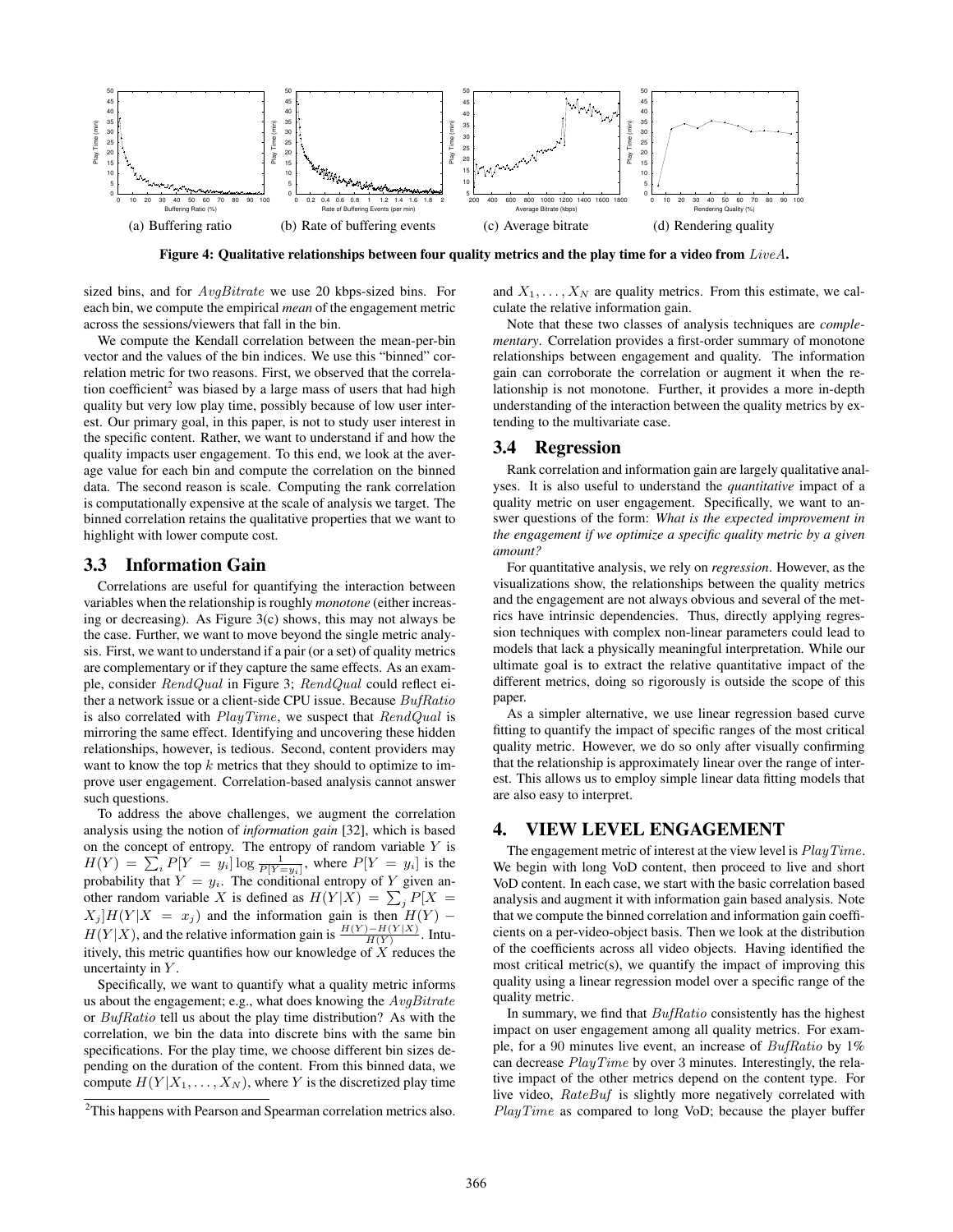is small there is little time to recover when the bandwidth fluctuates. Our analysis also shows that higher bitrates are more likely to improve user engagement for live content. In contrast to live and long VoD videos, for short videos RendQual exhibits correlation similar to  $But Ratio$ . We also find that various metrics are not independent. Finally, we explain some of the anomalous observations from Section 3 in more depth.

#### 4.1 Long VoD Content



Figure 5: Distribution of the Kendall rank correlation coefficient between the quality metrics and play time for LvodA.

Figure 5 shows the distribution of the correlation coefficients for the quality metrics for dataset LvodA. We include both *absolute value* and *signed* values to measure the magnitude and the nature ( i.e., increasing or decreasing) of the correlation. We summarize the median values for both datasets in Table 2. The results are consistent across both datasets for the common quality metrics BufRatio, JoinTime, and RendQual. Recall that the two datasets correspond to two different content providers; these results confirm that our observations are not unique to dataset LvodA.

The result shows that  $ButRatic$  has the strongest correlation with *PlayTime*. Intuitively, we expect a higher *BufRatio* to decrease  $PlayTime$  (i.e., a negative correlation) and a higher  $RendQual$ to increase  $PlayTime$  (i.e., a positive correlation). Figure 5(b) confirms this intuition regarding the nature of these relationships. We notice that  $JoinTime$  has little impact on the play duration. Surprisingly, AvgBitrate has very low correlation as well.

Next, we proceed to check if the univariate information gain analysis corroborates or complements the correlation results in Figure 6. Interestingly, the relative order between  $RateBut$  and  $But Ratio$ 



Figure 6: Distribution of the univariate gain between the quality metrics and play time, for dataset  $LvodA$ .

|                     | Quality metric   Correlation coefficient |         |
|---------------------|------------------------------------------|---------|
|                     | LvodB                                    | LvodA   |
| JoinTime            | $-0.17$                                  | $-0.23$ |
| BufRatio            | $-0.61$                                  | $-0.67$ |
| $\mathit{RendQual}$ | 0.38                                     | 0.41    |

Table 2: Median values of the Kendall rank correlation coefficients for LvodA and LvodB. We do not show AvgBitrate and RateBuf for LvodB because the player did not switch bitrates or gather buffering event data. For the remaining metrics the results are consistent with dataset LvodA.

is reversed compared to Figure 5. The reason (see Figure 7) is that most of the probability mass is in the first bin (0-1% BufRatio) and the entropy here is the same as the overall distribution. Consequently, the information gain for BufRatio is low; RateBuf does not suffer this problem (not shown) and has higher information gain. We also see that  $AvgBitrate$  has high information gain even though its correlation was very low. We revisit this observation in Section 4.1.1.



Figure 7: Visualizing why buffering ratio does not result in a high information gain even though it is correlated.

So far we have looked at each quality metric in isolation. A natural question is: Does combining two metrics provide more insights? For example, *BufRatio* and *RendQual* may be correlated with each other. In this case knowing that both correlate with PlayTime does not add new information. To evaluate this, we show the distribution of the bivariate relative information gain in Figure 8. For clarity, rather than showing all pairwise combinations, for each metric we include the bivariate combination with the highest relative information gain. For all metrics, the combination with the  $AvgBitrate$  provides the highest bivariate information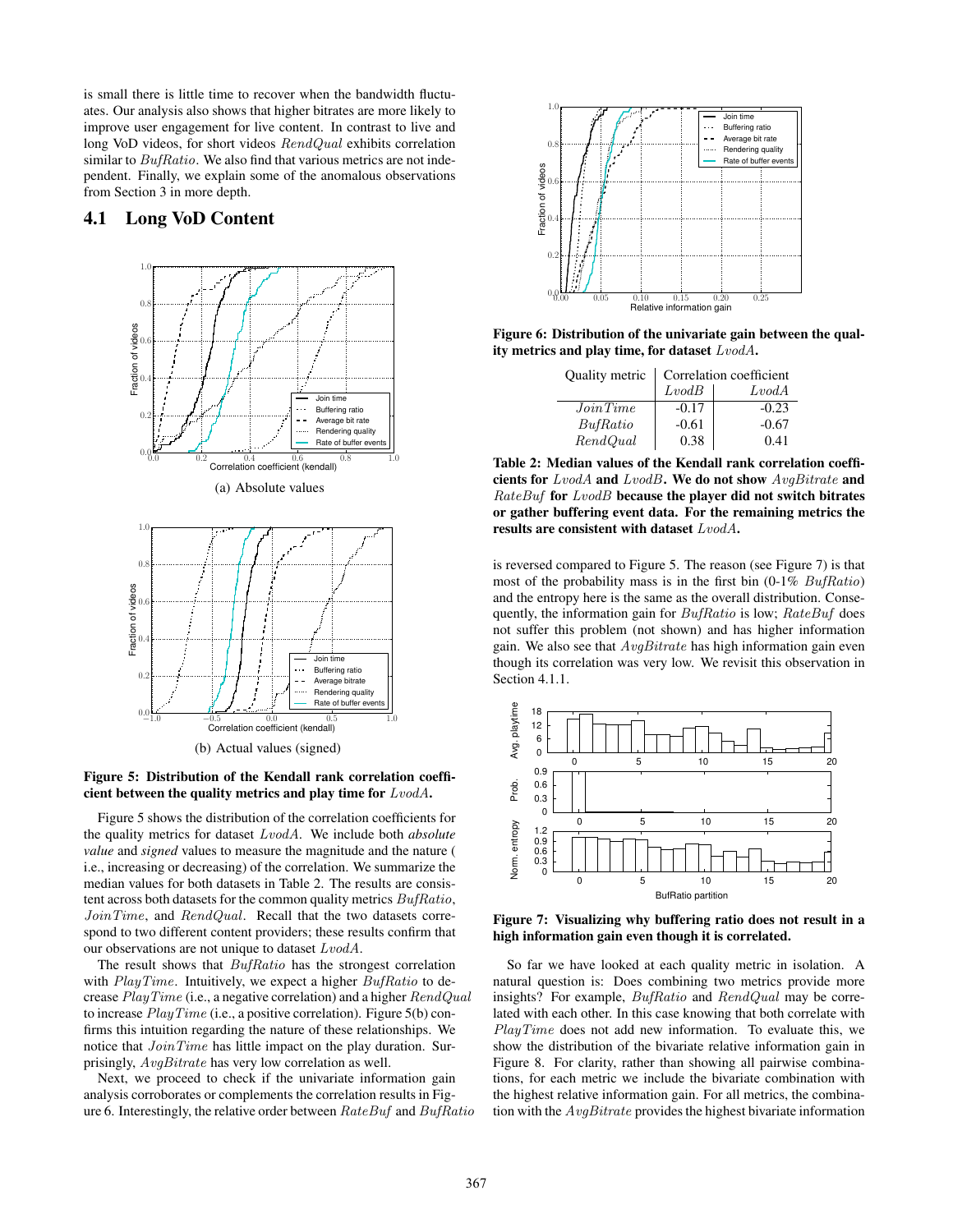gain. Also, even though BufRatio, RateBuf , and RendQual had strong correlations in Figure 5(a), their combinations do not add much new information because they are inherently correlated.



Figure 8: Distribution of the best bivariate relative information gains for LvodA

#### *4.1.1 Strange behavior in* AvgBitrate

Between Figures 5 and 6, we notice that  $AvgBitrate$  is the metric with the weakest correlation but the second highest information gain. This observation is related to Figure 3 from Section 3. The relationship between  $PlayTime$  and  $AvgBitrate$  is not monotone; it shows a peak between the 800-1000 Kbps, is low on either side of this region, and increases slightly at the highest rate. Because of this non-monotone relationship, the correlation is low. However, knowing the value of AvgBitrate allows us predict the PlayTime; there is a non-trivial information gain.

Now this explains why the information gain is high and the correlation is low, but does not tell us why the  $PlayTime$  is low for the 1000-1600 Kbps band. The reason is that the values of bitrates in this range correspond to clients having to switch bitrates because of buffering induced by poor network conditions. Thus, the  $PlayTime$  is low here mostly as a consequence of buffering, which we already observed to be the most critical factor. This also points out the need for robust bitrate selection and adaptation algorithms.

#### 4.2 Live Content

Figure 9 shows the distribution of the correlation coefficients for dataset LiveA. The median values for the two datasets are summarized in Table 3. We notice one key difference with respect to the LvodA results: AvgBitrate is more strongly correlated for live content. Similar to dataset LvodA, BufRatio is strongly correlated, while JoinTime is weakly correlated.

| Quality metric      | Correlation coefficient |         |
|---------------------|-------------------------|---------|
|                     | LiveB                   | LiveA   |
| JoinTime            | $-0.49$                 | $-0.36$ |
| BufRatio            | $-0.81$                 | $-0.67$ |
| $\mathit{RendQual}$ | $-0.16$                 | $-0.09$ |

Table 3: Median values of the Kendall rank correlation coefficients for LiveA and LiveB. We do not show AvgBitrate and RateBuf because they do not apply to LiveB. For the remaining metrics the results are consistent with dataset LiveA.

For both long VoD and live content,  $\frac{ByfRatio}{B}$  is a critical metric. Interestingly, for live, we see that  $RateBuf$  has a much stronger negative correlation with  $PlayTime$ . This suggests that the Live users are *more sensitive* to each buffering event compared to the



Figure 9: Distribution of the Kendall rank correlation coefficient between the quality metrics and play time for LiveA.

Long VoD audience. Investigating this further, we find that the average buffering duration is much smaller for long VoD (3 seconds), compared to live (7s), i.e., each buffering event in the case of live content is more disruptive. Because the buffer sizes in long VoD are larger, the system fares better in face of fluctuations in link bandwidth. Furthermore, the system can be more proactive in predicting buffering and hence preventing it by switching to another server, or switching bitrates. Consequently, there are fewer and shorter buffering events for long VoD. For live, on the other hand, the buffer is shorter, to ensure that the stream is current. As a result, the system is less able to proactively predict throughput fluctuations, which increases both the number and the duration of buffering events. Figure 10 further confirms that  $AvgBitrate$  is a critical metric and that JoinTime is less critical for Live content. The bivariate results (not shown for brevity) mimic the same effects from Figure 8, where the combination with  $AvgBitrate$  provides the best information gains.

#### *4.2.1 Why is* RendQual *negatively correlated?*

We noticed an anomalous behavior for  $PlayTime$  vs.  $RendQual$ for live content in Figure 4(d). The previous results from both  $LiveA$  and  $LiveB$  datasets further confirm that this is not an anomaly specific to the video shown earlier, but a more pervasive phenomenon in live content.

To illustrate why this negative correlation arises, we focus on the relationship between the  $\text{Rendquad}$  and  $\text{PlayTime}$  for a particular live video in Figure 11. We see a surprisingly large fraction of viewers with low rendering quality and high play time. Further, the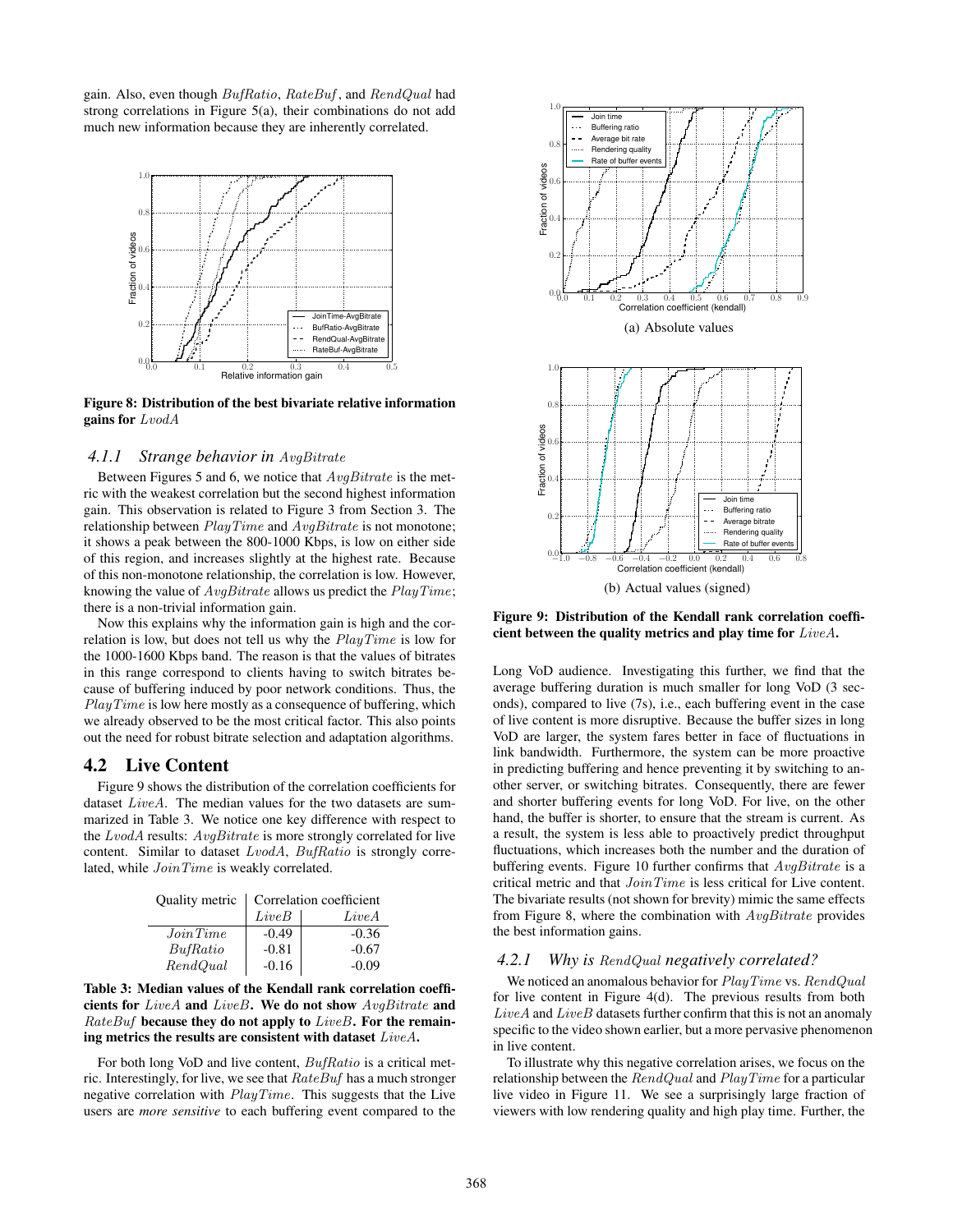

Figure 10: Distribution of the univariate gain between the quality metrics and play time for LiveA.

BufRatio values for these users is also very low. In other words, these users have no network issues, but see a drop in RendQual, but continue to watch the video for a long duration despite this poor frame rate.



Figure 11: Scatter plot between the play time and rendering quality. Notice that there are a lot of points where the rendering quality is very low but the play time is very high.

We speculate that this counter-intuitive negative correlation between RendQual and PlayTime arises out of a combination of two effects. The first effect has to do with user behavior. Unlike long VoD viewers (e.g., TV episodes), live video viewers are also likely to run the video player in background (e.g., listening to the sports commentary). In such situations the browser is either minimized or the player is in a hidden browser tab. The second effect is an optimization by the player to reduce the CPU consumption when the video is being played in the background. In these cases, the player decreases the frame rendering rate to reduce CPU use. We replicated the above scenarios–minimizing the browser or playing a video in a background window–in a controlled setup and found that the player indeed drops the  $RendQual$  to 20% (e.g., rendering 6-7 out of 30 frames per second). Curiously, the  $PlayTime$  peak in Figure 4(d) also occurs at a  $20\%$  RendQual. These controlled experiments confirm our hypothesis that the anomalous relationship is in fact due to these player optimizations for users playing the video in the background.

#### *4.2.2 Case study with high impact events*

A particular concern for live content providers is whether the observations from typical events can be applied to *high impact* events [22]. To address this concern, we consider the  $LiveH$  dataset.

Because the data collected during the corresponding period of time does not provide the  $RendQual$  and  $RateBut$ , we only focus on BufRatio and AvgBitrate, which we observed as the most critical metrics for live content in the previous discussion. Figures 12(a) and 12(b) show that the trends and correlation coefficients for LiveH1 match closely with the results for datasets LiveA and LiveB. We also confirmed that the values for LiveH2 and *LiveH3* are almost identical to  $LiveH1$ ; we do not show these for brevity. These results, though preliminary, suggest that our observations apply to such singular events as well.



Figure 12: Impact of two quality metrics for  $LiveH1$ , one of the three final games from the 2010 FIFA World Cup. A linear data fit is shown over the 0-10% subrange of BufRatio. The results for LiveH2 and LiveH3 are almost identical and not shown for brevity.

With respect to the average bitrate, the play time peaks around a bitrate of 1.2 Mbps. Beyond that value, however, the engagement decreases. The reason for this behavior is similar to the previous observation in Section 4.1.1. Most end-users (e.g., DSL, cable broadband users) cannot sustain such a high bandwidth stream. As a consequence, the player encounters buffering and also switches to a lower bitrate midstream. As we already saw, buffering adversely impacts the user experience.

|                     | Quality metric   Correlation coefficient |         |
|---------------------|------------------------------------------|---------|
|                     | SvodB                                    | SvodA   |
| JoinTime            | 0.06                                     | 0.12    |
| BufRatio            | $-0.53$                                  | $-0.38$ |
| $\mathit{RendQual}$ | 0.34                                     | 0.33    |

Table 4: Median values of the Kendall rank correlation coefficients for SvodA and SvodB. We do not show AvgBitrate and RateBuf because the player did not switch bitrates and did not gather buffering event data. The results are consistent with SvodA.

## 4.3 Short VoD Content

Finally, we consider the short VoD category. For both datasets SvodA and SvodB the player uses a discrete set of 2-3 bitrates (without switching) and was not instrumented to gather buffering event data. Thus, we do not show the  $AvgBitrate$  (it is meaningless to compute the correlation on 2 points) and  $RateBut$ . Figure 13 shows the distribution of the correlation coefficients for SvodA and Table 4 summarizes the median values for both datasets.

We notice similarities between long and short VoD: BufRatio and  $\text{Rendquad}$  are the most critical metrics that impact  $\text{PlayTime}$ . Further, BufRatio and RendQual are themselves strongly correlated (not shown). As before, JoinTime is weakly correlated. For brevity, we do not show the univariate/bivariate information gain results for short VoD because they mirror the results from the correlation analysis.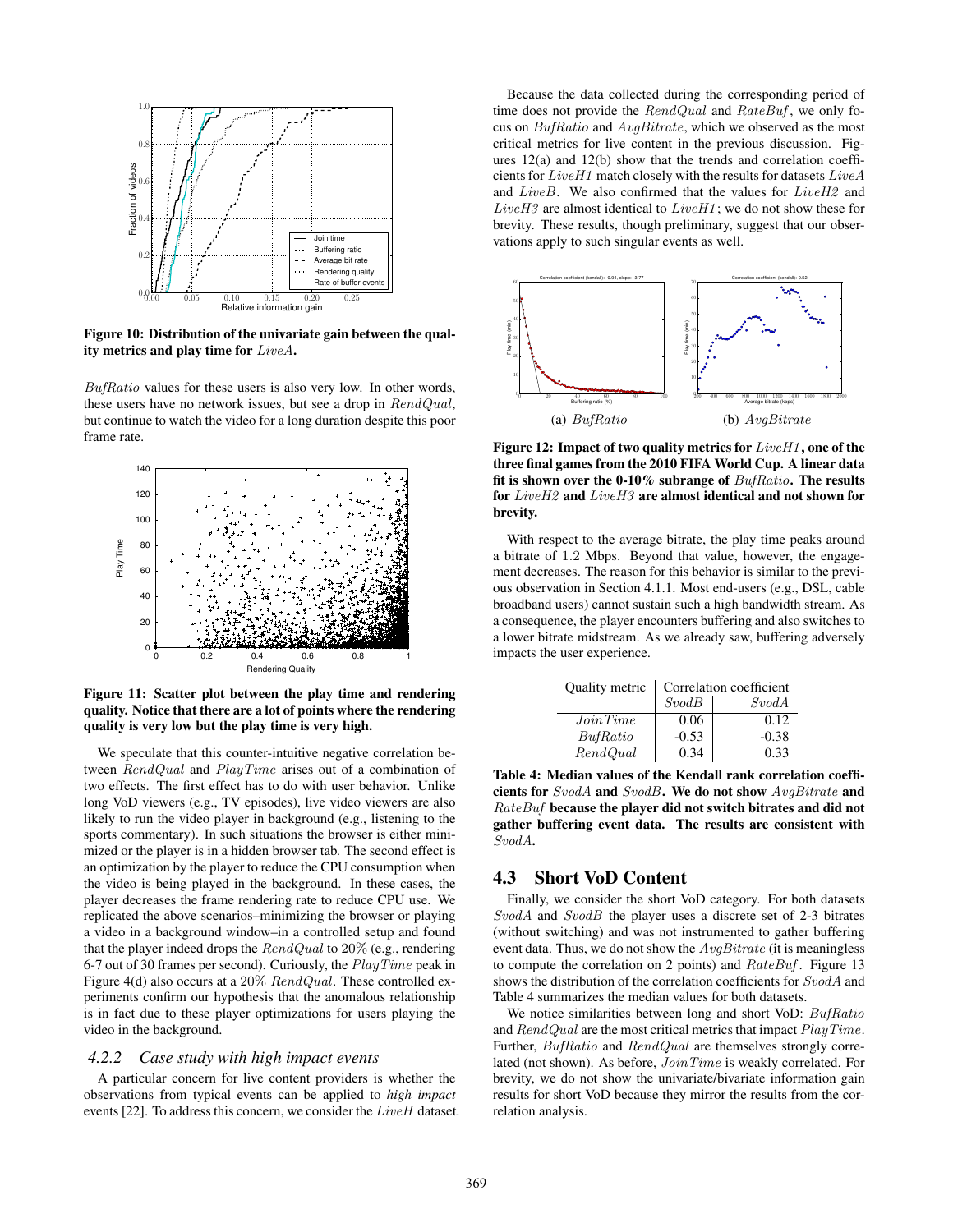

Figure 13: Distribution of the Kendall rank correlation coefficient between the quality metrics and play time for SvodA. We do not show  $AvgBitrate$  and  $RateBuf$  because the player did not switch bitrates and did not gather buffering event data.

#### 4.4 Quantitative Impact

As we discussed earlier and as our measurements so far highlight, the interaction between the  $PlayTime$  and the quality metrics can be quite complex. Thus, we avoid blindly applying quantitative regression models on our dataset. Instead, we only apply regression when we can visually confirm that this has a meaningful real-world interpretation and when the relationship is roughly linear. Thus, we restrict this analysis to the most critical metric, BufRatio. Further, we only apply regression to the 0-10% range of *BufRatio*, where we confirmed a simple linear relationship.

We notice that the distribution of the linear-fit slopes are very similar within the same content type in Figure 14. The median magnitudes of the slopes are one for long VoD, two for live, and close to zero for short VoD. That is, BufRatio has the strongest quantitative impact on live, then on long VoD, then on short VoD.

Figure 12(a) also includes linear data fits on the 0-10% subrange for BufRatio for the LiveH data. These show that, within the selected subrange, a 1% increase in BufRatio can reduce the average play time by more than *three minutes* (assuming a game duration of 90 minutes). Conversely, providers can increase the average user engagement by more than three minutes by investing resources to reduce BufRatio by 1%.

#### 4.5 Summary of view-level analysis

The key observations from the view-level analysis are:



Figure 14: CDF of the linear-fit slopes between  $PlayTime$  and the 0-10% subrange of  $\text{Buffratio}$ .

- For long and short VoD content, BufRatio is the most important quality metric.
- For live content,  $AvgBitrate$  in addition to  $Buffatio$  is a key quality metric. Additionally, the requirement of small buffer for live videos exacerbates buffering events.
- A 1% increase in *BufRatio* can decrease 1 to 3 minutes of viewing time.
- *JoinTime* has significantly lower impact on view-level engagement than the other metrics.
- Finally, our analysis for the negative correlation of  $RendQual$ in live video highlights the need to put the statistics in the context of actual user and system behavior.

#### 5. VIEWER LEVEL ENGAGEMENT

Content providers also want to understand if good video quality improves customer retention or if it encourages users to try more videos. To address these questions we analyze the user engagement at the viewer level in this section. For brevity, we highlight the key results and do not duplicate the full analysis as in the previous section.

For this analysis, we look at the *number of views* per viewer and the *total play time* aggregated over all videos watched by the viewer in a one week interval. Recall that at the view level we filtered the data to only look at videos with at least 1000 views. At the viewer level, however, we look at the aggregate number of views and play time per viewer across all objects irrespective of that video's popularity. For each viewer we correlate the average of each quality metric with the two engagement metrics.

Figure 15 visually confirms that the quality metrics also impact the number of views. One curious observation is that the number of views increases in the range 1–15 seconds before starting to decrease. We also see a similar effect for BufRatio, where the first few bins have fewer total views. This effect does not, however, occur for the total play time. We speculate that this is an effect of user interest. Many users have very good quality but little interest in the content; they "sample" the content and leave without returning. Users who are actually interested in the content are more tolerant of longer join times (and buffering). However, the tolerance drops beyond a certain point (around 15 seconds for JoinTime). Figure 16 summarizes the values of the correlation coefficients for the six datasets. The values are qualitatively consistent across the different datasets and also similar to the trends we observed at the view level. One significant difference is that while JoinTime is uninteresting at the view level, it has a more pronounced impact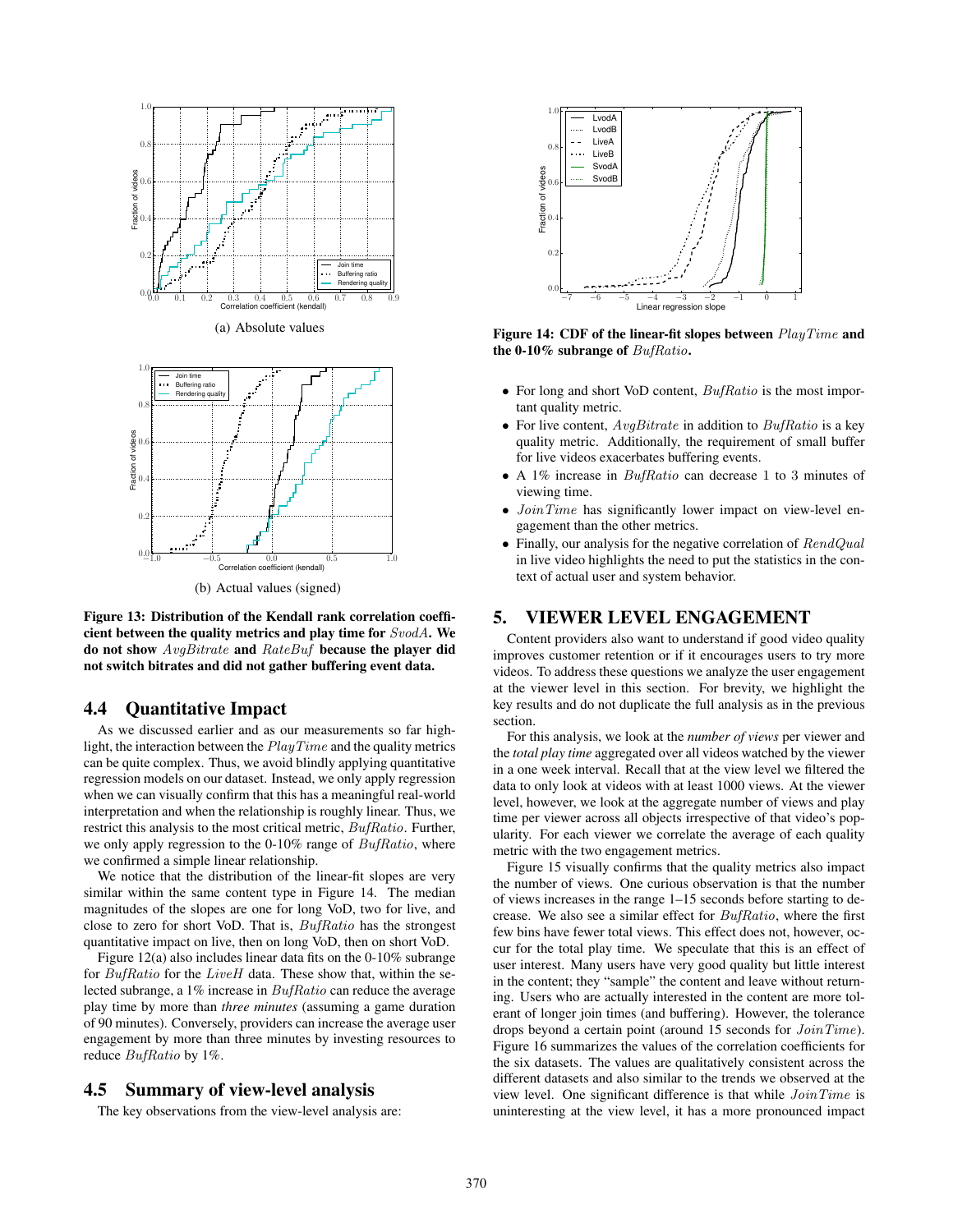

Figure 15: Visualizing the impact of  $JoinTime$  and  $Buffatio$  on the number of views and play time for  $LvodA$ 





on the total play time at the viewer level. This has interesting system design implications. For example, consider a scenario where a provider decides to increase the buffer size to alleviate the buffering issues. However, increasing buffer size can increase join time. The above result shows that doing so without evaluating the impact at the viewer level may be counterproductive, as increasing the buffer size may reduce the likelihood of a viewer visiting the site again.

As with the view-level analysis, we complement the qualitative correlations with quantitative results. Figure 17 shows linear data fitting for the total play time as a function of the buffering ratio for  $LvodA$  and  $LiveA$ . This shows that reducing  $ButRatio$  by 1% translates to an effective increase the total play time by 1.2 minutes for long VoD content and by 2.4 minutes for live content on average per user.



Figure 17: Linear data fitting between the buffering ratio and the total play time, for datasets LvodA and LiveA.

#### Summary of viewer-level analysis:

- Both the number of views and the total play time are impacted by the quality metrics.
- The quality metrics that impact the view level engagement consistently impact the viewer level engagement. We confirm that these results are consistent across different datasets.
- The correlation between the engagement metrics and the quality metrics becomes visually and quantitatively even more striking at the viewer level.
- Additionally, the join time, which seemed less relevant at the view level, has non-trivial impact at the viewer level.

## 6. DISCUSSION

The findings presented in this paper are the result of an iterative process that included more false starts and misleading interpretations than we care to admit. We present two of the main lessons we learned in this process. Then, we discuss an important direction of future research for Internet video measurement.

#### 6.1 The need for complementary analysis

*All of you are right. The reason every one of you is telling it differently is because each one of you touched a different part of the elephant. So, actually the elephant has all the features you mentioned. [10]*

For the Long VoD case, we observed that the correlation coefficient for the average bitrate was weak, but the univariate information gain was high. The process of trying to explain this discrepancy led us to visualize the behaviors similar to Figure  $3(c)$ . In this case, the correlation was weak because the relationship was nonmonotone. The information gain, however, was high because the intermediate bins near the natural modes had significantly lower engagement and consequently low entropy in the play time distribution.

This observation guided us to a different phenomenon, sessions that were forced to switch rates because of poor network quality.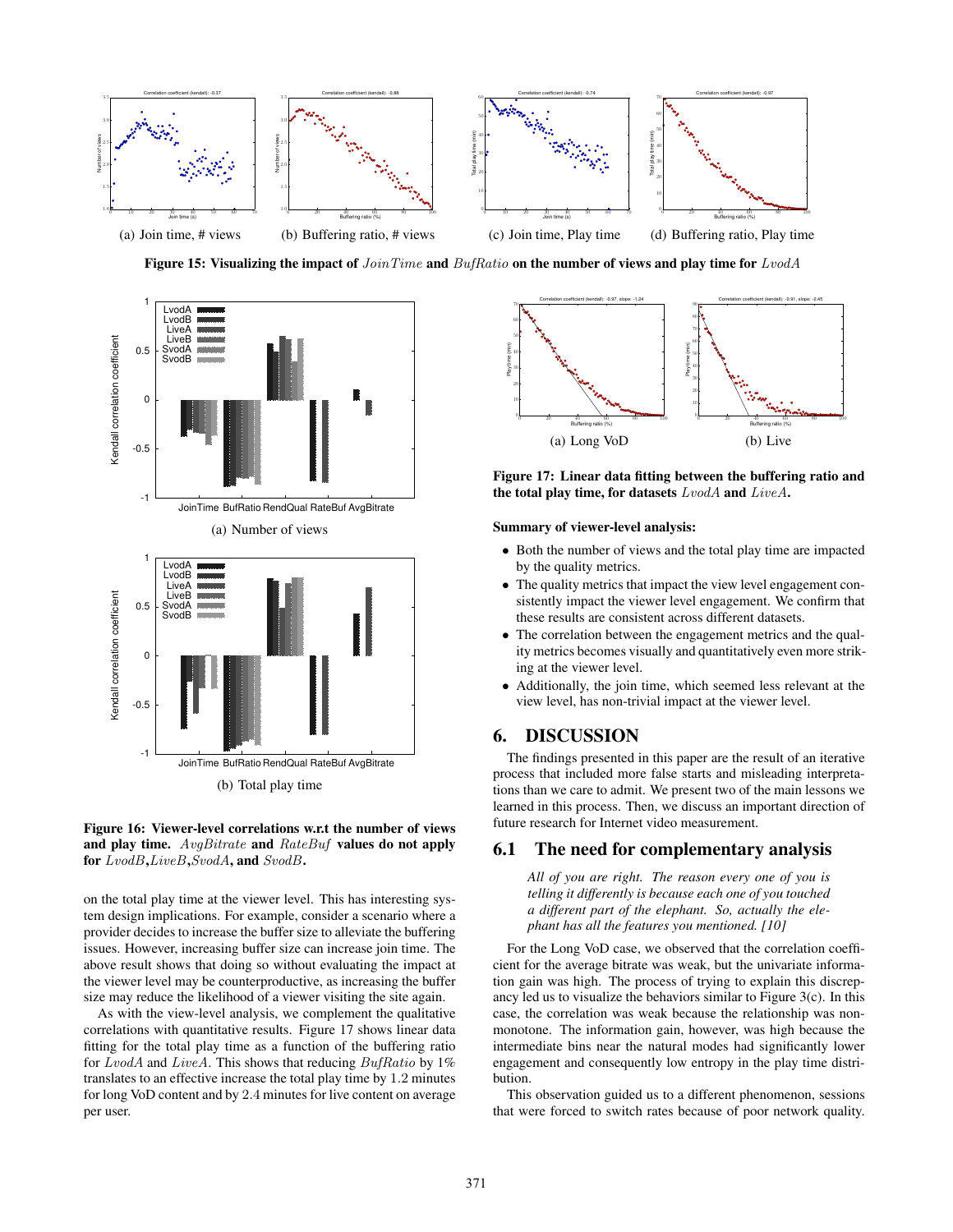If we had restricted ourselves to a purely correlation-based analysis, we may have missed this effect and incorrectly inferred that AvgBitrate was not important. This highlights the value of using multiple *views* from complementary analysis techniques in dealing with large datasets.

# 6.2 The importance of context

#### *Lies, damned lies, and statistics*

Our second lesson is that while statistical data mining techniques are excellent tools, they need to be used with caution and with a judicious appreciation of the context in which they are applied. That is, we need to take the results of these analysis together with the context of the *human* and *operating* factors. For example, naively acting on the observation that the rendering quality is negatively correlated for live content can lead to an incorrect understanding of its impact on engagement. As we saw, this negative correlation is the outcome of both user behavior and player optimizations. Users who intend to watch a live event for a long time may run these in background windows; the player cognizant of this background window effect tries to reduce CPU consumption by reducing the rendering quality. This highlights the importance of backing the statistical analysis with a more in-depth domain knowledge and controlled experiments in replicating the observations.

#### 6.3 Toward a video quality index

Our ultimate vision is to use measurement-driven insights to develop an *empirical Internet video quality index*, analogous to the notion of mean opinion scores and subjective quality indices [8, 9]. Given that there are multiple quality metrics, it is difficult for video providers and consumers to objectively compare different video services. At the same time, the lack of a concrete metric makes it difficult for delivery infrastructures and researchers to focus their efforts. If we can derive such a quality index, content providers and consumers can use it to choose delivery services while researchers and delivery providers can use it to guide their efforts for developing better algorithms for video delivery and adaptation.

However, as our measurements and lessons show the interactions between the quality metrics and engagement can be complex, interdependent, and counterintuitive even for a somewhat simplified view with just three content types and five quality metrics. Furthermore, there are other dimensions that we have not explored rigorously in this paper. For example, we considered three broad genres of content: Live, Long VoD, and Short VoD. It would also be interesting to analyze the impact of quality for other aspects of content segmentation. For example, is popular content more/less likely to be impacted by quality or is the impact likely to differ depending on the types of events/videos (e.g., news vs. sports vs. sitcoms)? Our preliminary results in these directions show that the magnitude of quality impact is marginally higher for popular videos but largely independent of content genres. Similarly, there are other fine-grained quality measures which we have not explored. For example, anecdotal evidence suggests that temporal effects can play a significant role; buffering during the early stages or a sequence of buffering events are more likely to lead to user frustration. Working toward such a unified quality index is an active direction of future research.

# 7. RELATED WORK

Content popularity: There is an extensive literature on modeling content popularity and its subsequent implications for caching (e.g., [15, 18, 22, 24, 26]). Most of these focus on the heavy-tailed nature of the access popularity distribution and its system-level impact. Our work on analyzing the interplay between quality and engagement is orthogonal to this extensive literature. One interesting question (that we address briefly) is to analyze if the impact of quality is different across different popularity segments. For example, providers may want to know if niche video content is more or less likely to be impacted by poor quality.

User behavior: Yu *et al.* present a measurement study of a VoD system deployed by China Telecom [24] focusing on modeling user arrival patterns and session lengths. They also observe that many users actually have small session times, possibly because many users just "sample" a video and leave if the video is of no interest. Removing the potential bias from this phenomenon was one of the motivations for our binned correlation analysis in Section 3. Other studies of user behaviors also have significant implications for VoD system design. For example, there are measurement studies of channel switching dynamics in IPTV systems (e.g., [19]), and understanding seek-pause-forward behaviors in streaming systems (e.g., [16]). As we mentioned in our browser minimization example for live video, understanding the impact of such behavior is critical for putting the measurement-driven insights in context.

P2P VoD: In parallel to the reduction of content delivery costs, there have also been improvements in building robust P2P VoD systems that can provide performance comparable to a server-side infrastructure at a fraction of the deployment cost (e.g., [14, 25, 26, 34]). Because these systems operate in more dynamic environments (e.g., peer churn, low upload bandwidth), it is critical for them to optimize judiciously and improve the quality metrics that really matter. While our measurements are based on a server-hosted infrastructure for video delivery, the insights in understanding the most critical quality metrics can also be used to guide the design of P2P VoD systems.

Measurements of deployed video delivery systems: The networking community has benefited immensely from measurement studies of *deployed* VoD and streaming systems using both "blackbox" inference (e.g., [12, 25, 33, 35]) and "white-box" measurements (e.g., [22, 27, 30, 37]). Our work follows in this rich tradition of providing insights from real deployments to improve our understanding of Internet video delivery. At the same time, we believe that we have taken a significant step forward in qualitatively and quantitatively measuring the impact of the video quality on user engagement.

User perceived quality: There is prior work in the multimedia literature on metrics that can capture user perceived quality (e.g., [23, 38]) and how specific metrics affect the user experience (e.g., [20]). Our work differs on several key fronts. The first is simply an issue of timing and scale. Internet video has only recently attained widespread adoption and revisiting user engagement is ever more relevant now than before. Prior work depend on small-scale experiments with a few users, while our study is based on realworld measurements with millions of viewers. Second, these fall short of linking the perceived quality to the actual user engagement. Finally, a key difference is with respect to methodology; user studies and opinions are no doubt useful, but difficult to objectively evaluate. Our work is an empirical study of engagement in the wild.

Engagement in other media: The goal of understanding user engagement appears in other content delivery mechanisms as well. The impact of page load times on user satisfaction is well known (e.g., [13, 21, 28]). Several commercial providers measure the impact of page load times on user satisfaction (e.g., [6]). Chen *et al.* study the impact of quality metrics such as bitrate, jitter, and delay